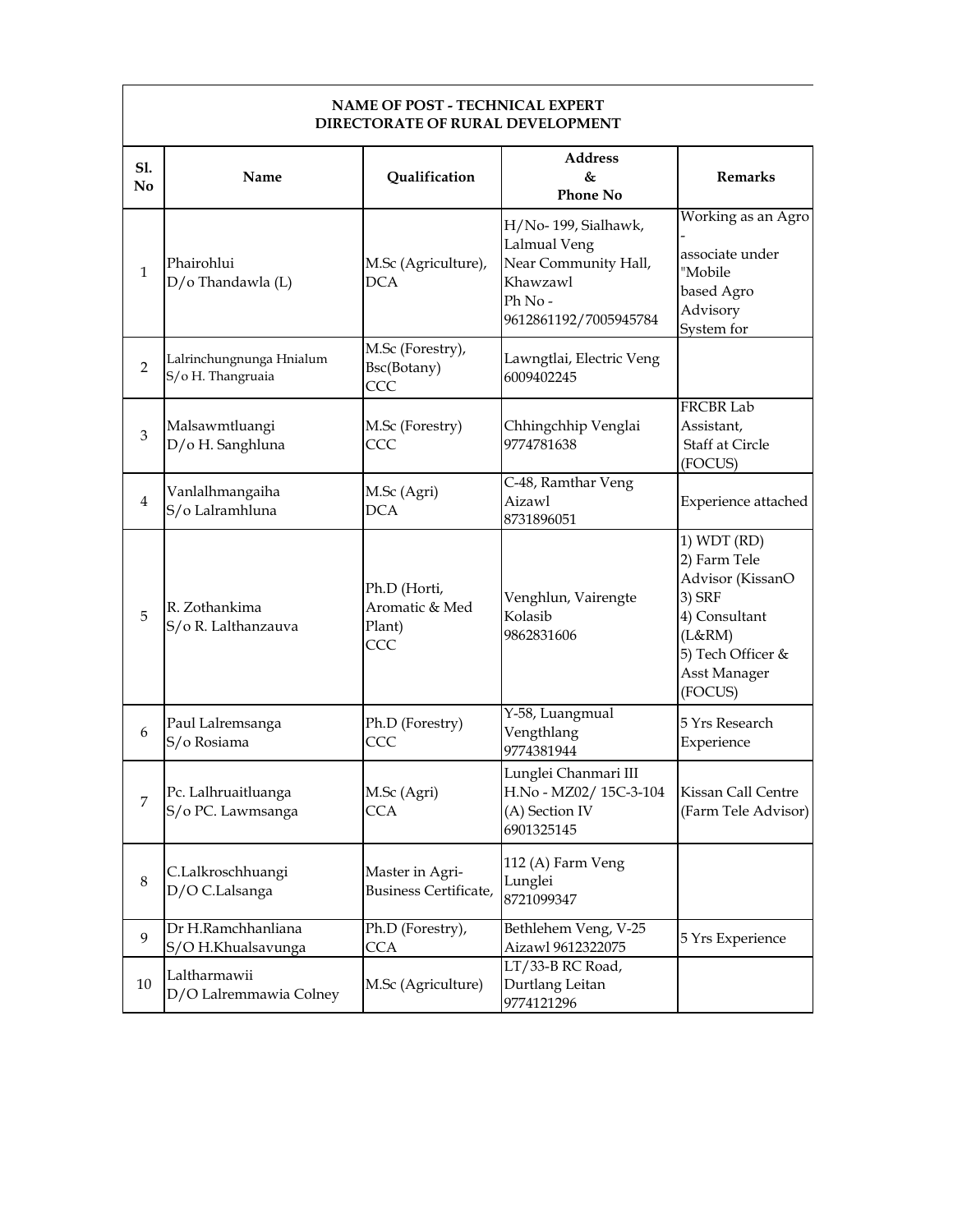| 11 | Lalhmingmawia<br>s/o Thanngura (L)                 | M.Sc (Forestry)<br>CCC                                         | Kawnveng Durtlang H/N-<br>$C-13$<br>9856046941              | 1) Teaching<br>experience for 13<br>months<br>2) JPF & FA for 1 yr<br>3) Currently<br>working as<br>Livelihood Expert<br>(MGNREGS) |
|----|----------------------------------------------------|----------------------------------------------------------------|-------------------------------------------------------------|------------------------------------------------------------------------------------------------------------------------------------|
| 12 | Dr Rebecca<br>Lalkhawngaihsangi                    | M.V.Sc in Animal<br>Genetics &                                 | A/12, Electric veng,<br>Aizawl                              | 1) 4 yrs experience<br>in Animal                                                                                                   |
|    | D/o R.Lalremruata                                  | Breeding, CCC                                                  | 8258060349                                                  | Husbandry                                                                                                                          |
| 13 | J.Vanlalremkimi<br>D/o J Tialkunga                 | Ph.D (Forestry),<br><b>DCA</b>                                 | <b>Upper Republic</b><br>Vengchung H/N-B-10/4<br>9436954993 |                                                                                                                                    |
| 14 | PC Laldingliani<br>D/o PC Lalrokima                | M.Sc, PG Diploma in<br>GIS & Remote<br>sensing                 | Chanmari I<br>Lunglei9862540275                             |                                                                                                                                    |
| 15 | Zorinawmi Khiangte<br>D/o Zonundanga Khiangte      | M.Sc, CCA                                                      | D-4 RB Compound<br>Zarkawt 7641038146                       |                                                                                                                                    |
| 16 | Lianhminga Mizo<br>s/o L Kama Mizo                 | M.Sc (Forestry)NIIT                                            | A-81 Hmarveng Sihphir<br>6909713233                         | 1) FRCBR Aizawl<br>(PA)<br>2) MZU (P.A)                                                                                            |
| 17 | R.Lalrinzuali<br>D/o R.Thangzela                   | M.Sc Agriculture,<br>CCA, CCC                                  | JF-107 Zemabawk<br>9862493441                               | 6 yrs experience in<br>Rural Institution                                                                                           |
| 18 | Rolungmuana<br>S/o Lalchhuana                      | M.Sc (Entomology),<br><b>CCA</b>                               | Venghnuai Aizawl<br>8575238359                              | Worked for 2yrs at<br>COE,Lunglei, Horti<br>Consultant                                                                             |
| 19 | Malsawmtluangi<br>D/o C.Lalringliana               | M.Sc (Agri) Plant<br>Pathology, DCA                            | C-3 Bethlehem Aizawl<br>8787319302                          |                                                                                                                                    |
| 20 | Jedid Lalnundanga Keivom<br>S/o Lalhlimpuia Keivom | M.Sc (Horticulture<br>Aromatics &<br>Medicinal Plants),<br>CCA | Saihapui V<br>(Bawngkawn<br>Aizawl)9612174689               |                                                                                                                                    |
| 21 | A Marasa<br>S/o A Mosshey                          |                                                                | M.Sc Forestry, CCA Siaha vaihpi 7629061366                  |                                                                                                                                    |
| 22 | H. Lalruatfela<br>s/oH. Edenthara                  | MVsc, CCC                                                      | College Vaih Siaha<br>8974964047                            | 1) Livelihood reselient<br>farming (6 yrs)<br>2) Tech Officer (FOCUS)                                                              |
| 23 | HD Lalnunpuia<br>S/o Booby Lalchhanhima (L)        | M.Sc (soil Sc)                                                 | Zonuam Aizawl<br>7005701187                                 | Project Assistant<br>(MSALT)                                                                                                       |
| 24 | K Theresa<br>D/o K.Rahi                            | MA(RD), DCA                                                    | Vengpui II Siaha<br>8974674630                              |                                                                                                                                    |
| 25 | Noel Lalhruaitluangi<br>D/o H Vanlalpari           | M.Sc Horti, CCC                                                | Bazar veng Kolasib<br>7630875202                            |                                                                                                                                    |
| 26 | B. Malsawmkima<br>s/o B zahmuaka (L)               | Ph.D with UGC<br>NET/JRF, CCC                                  | Kkhatla South Aizawl<br>9862568344                          | Experience<br>Certificate attached                                                                                                 |
| 27 | Benjamin Lallawmsanga<br>S/o HD Lalrintluanga      | M.Sc Agri, DCA                                                 | Venghlui Aizawl<br>8837351595                               |                                                                                                                                    |
| 28 | Dr LH Lalrosanga<br>S/o J Khawlrema Lianhna        | MVSc, CCC                                                      | Remand Home Veng<br>Ramthar Aizawl<br>8787355624            |                                                                                                                                    |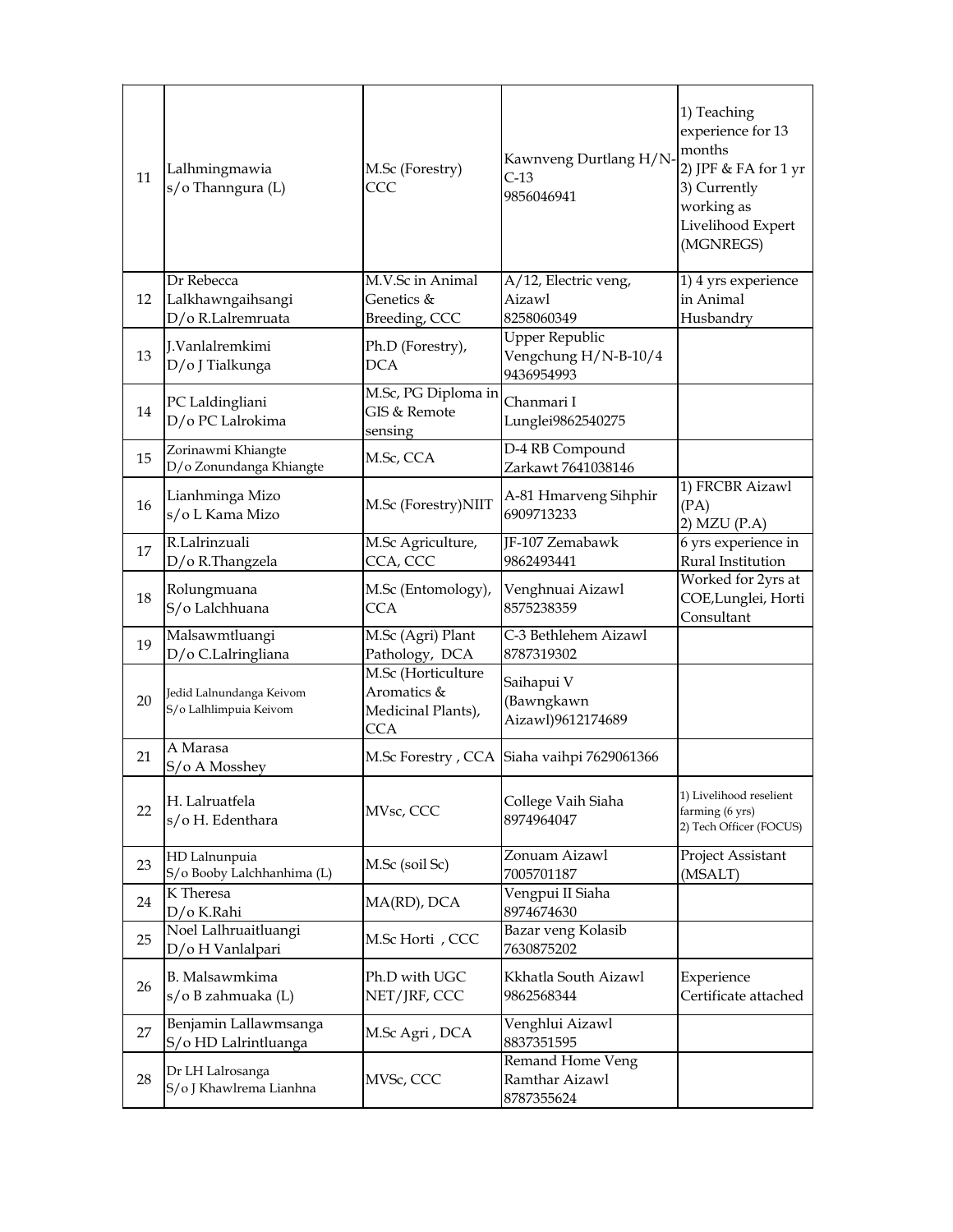| 29 | Lalnunmawia<br>S/o Dr Lalnuntluanga   | M.Sc Horti, DCA              | <b>Mission Vengthlang</b><br>Aizawl 8859472554 |                                              |
|----|---------------------------------------|------------------------------|------------------------------------------------|----------------------------------------------|
| 30 | PC Lallawmzuali<br>D/o PC Lalrinliana | M.Sc Agri, ASRB,<br>NET, CCC | Bethlehem Vengthlang<br>aizawl 8794587219      |                                              |
| 31 | Lalthianghlima<br>s/o R Lalngura      | M.Sc(Horti)                  | Khawbung S 7628875048                          | Crop husbandry,<br>Horticulture<br>practices |
| 32 | Meena Lalrinmawii<br>D/o Lalbiaksanga | M.Sc Forestry, CCC           | Chhingchhip Venglai<br>7641026584              |                                              |
| 33 | HP Remtluangpuii<br>D/o Zoliantluanga | MSc Agri, CCC                | Serkawn II Lunglei<br>7005326593               | Senior Research<br>Fellow                    |

|                       | NAME OF POST - TEXCHNICAL EXPERT (COMPUTER & REMOTE SENSING) |                                                   |                                                      |                                                            |  |
|-----------------------|--------------------------------------------------------------|---------------------------------------------------|------------------------------------------------------|------------------------------------------------------------|--|
| S1.<br>N <sub>o</sub> | Name                                                         | Qualification                                     | <b>Address</b><br>& Phone No                         | <b>Remarks</b>                                             |  |
| $\mathbf{1}$          | Vanlalsiama Ralte<br>S/o Vanlaltluanga Ralte                 | M.Tech (Final<br>Sem)<br><b>MCA</b>               | G-66, Mac Donald Hill<br>Chanmari, Aizawl            | Computer<br>Programmer<br><b>ATMA Since May</b><br>2015    |  |
| $\overline{2}$        | H. Lalnunpuia<br>S/o Lalremruata                             | BE (Comp Sc)                                      | N-23, Chanmari West<br>9856874244                    | 1 Yr Technical<br>Assistant                                |  |
| 3                     | Jerome H. Lalrinfela<br>S/o Lalhumhima                       | BE (Comp Sc)                                      | A5, Taitesena Section<br>Tuithiang<br>8413951045     | Experience not<br>mentioned                                |  |
| $\overline{4}$        | R.Malsawmtluanga<br>S/o Joseph Tharmawia (L)                 | Bacherlor of<br>Computer<br>Engineering           | SK B-46 Kanan Veng<br>9739391546                     | 1) Merchant Navy<br>$(2 \text{ yrs})$<br>2) Mentor (3 yrs) |  |
| 5                     | Lalhruaitluanga Ralte<br>S/o Lalengliana                     | Bachelor<br>Engineering<br>(Computer sc &<br>Eng) | H/N-I-20, Nursery<br>Veng Aizawl<br>8415882177       | Currently<br>working as MIS<br>(SPIMIU)                    |  |
| 6                     | Aldrin Lalchawimawia<br>S/o Zaluaia (L)                      | Bachelor of<br>Engineering<br>(Computer)          | Electric Veng Hebron<br>$H/N$ - D-51/5<br>9774378089 |                                                            |  |
| $\overline{7}$        | Malsawmtluanga varte<br>S/o Lalzuimawii                      | Bachelor of<br>Engineering                        | Dinthar Aizawl<br>9612829428                         |                                                            |  |
| 8                     | Nicky Laldinmawia<br>S/o Tommy Seithantluanga Engineering)   | <b>B.tech (Computer</b>                           | Bawngkawn Aizawl<br>8414931330                       |                                                            |  |
| 9                     | David Lalremsiama<br>s/o C.Lalengzama (L)                    | MCA (NET),<br>RS/GIS Certificate                  | Tuikual North Aizawl<br>8014244356                   | Certificate<br>attached                                    |  |
| 10                    | HS Lalventhangi<br>D/o HS Zoramliana                         | M.Tech (CSE)                                      | <b>IB Vengthlang</b><br>Champhai 9882929706          |                                                            |  |